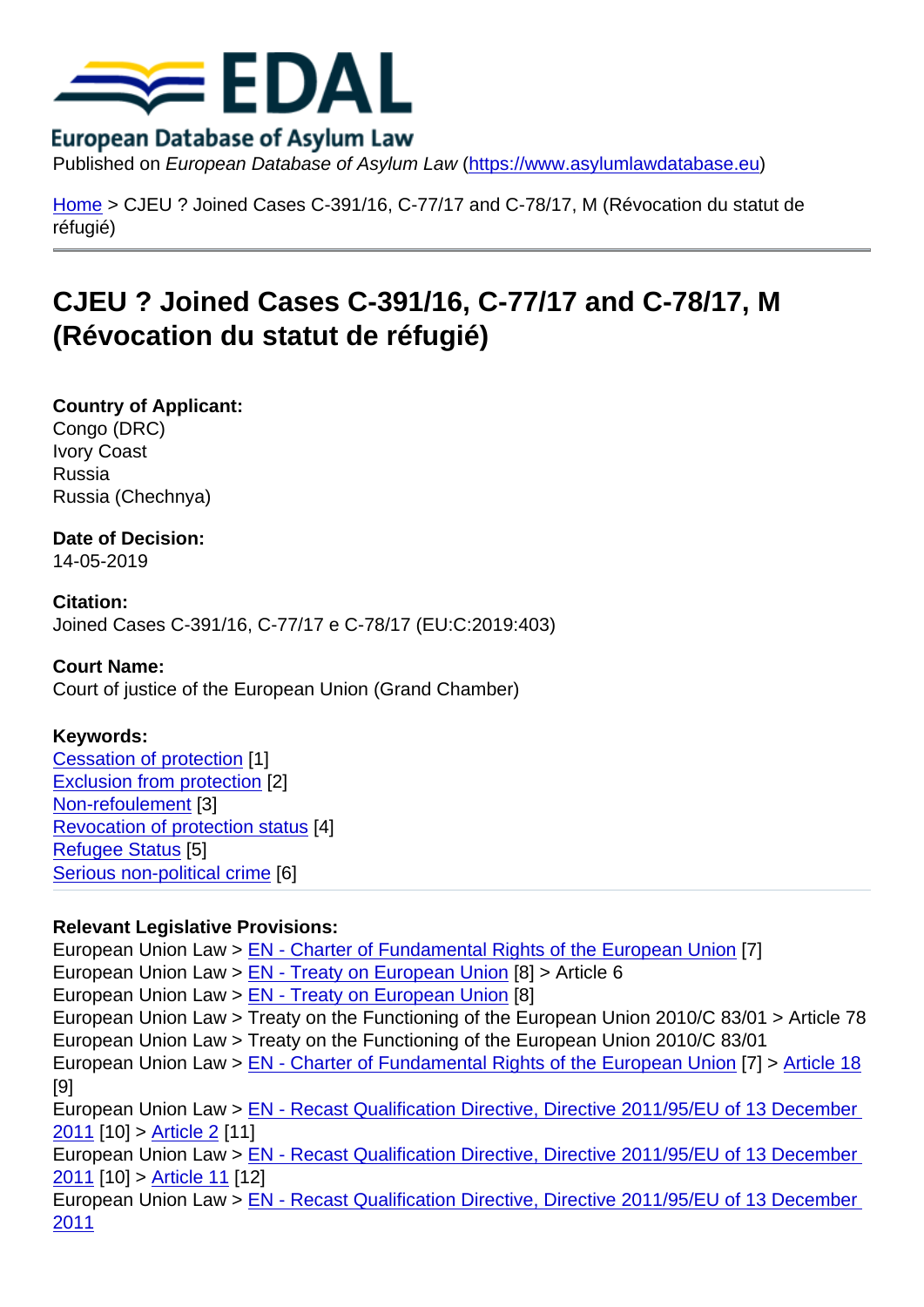| European Union Law > EN - Recast Qualification Directive, Directive 2011/95/EU of 13 December |  |
|-----------------------------------------------------------------------------------------------|--|
| 2011 [10] > Article 13 [14]                                                                   |  |
| European Union Law > EN - Recast Qualification Directive, Directive 2011/95/EU of 13 December |  |
| 2011 [10] > Article 14 [15]                                                                   |  |
| European Union Law > EN - Recast Qualification Directive, Directive 2011/95/EU of 13 December |  |
| 2011 [10] > Article 21 [16]                                                                   |  |

## [Hea](https://www.asylumlawdatabase.eu/node/4038)dnote:

The provisions of Article 14(4) to (6) of Directive 2011/95 cannot be interpreted as meaning that the effect of the revocation or the refusal of the refugee status is that the person concerned, who satisfies the material conditions set forth in Article 1A of the Geneva Convention, is excluded from international protection. Member States, when implementing Article 14(4) and (5) of the directive, are required to grant refugees who are present in their respective territories only the rights expressly referred to in Article 14(6) of that directive and the rights set out in the Geneva Convention that are guaranteed for any refugee who is present in the territory of a Contracting State and do not require a lawful stay.

Article 21(2) of the directive precludes Member States from issuing a measure of refoulement or expulsion against the persons covered by one of the scenarios described in Article 14(4) and (5) of Directive 2011/95 if this would expose the concerned persons to the risk of their fundamental rights as enshrined in Article 4 and Article 19(2) of the Charter of fundamental rights of the EU.

## Facts:

The first case, M (C-391/16), concerned an applicant of Chechen origin whose right to asylum was revoked on the grounds that he had been convicted of a serious crime and that he was a threat to national security. The second case, X (C-77/17), concerns an Ivorian national, who applied for asylum after being convicted for serious crimes, and whose application was refused due to these crimes. In the third case, X (C-78/17), the applicant was a recognised refugee whose status was revoked and his removal from the State was ordered because of the serious nature of the crimes he committed.

The referring courts sought to ascertain whether Article 14 (4) to (6) of Directive 2011/95/EU, disregard the Geneva Convention relating to the Status of Refugeesare therefore invalid in light of Article 18 of the Charter on Fundamental Rights of the European Union (Charter) and Article 78(1) Treaty on the Functioning of the European Union (TFEU), which state that the common asylum policy must comply with that Convention.

## Decision & Reasoning:

Although the European Union is not a contracting party of the Geneva Convention, the Court has jurisdiction over the case because Article 78 (1) TFEU and Article 18 of the Charter nonetheless require the Union to observe the rules of that convention.

As can be seen from recital 21 of Directive 2011/95, the recognition by a Member State of a person as refugee is declaratory and not constitutive of being a refugee; thus, the persons that,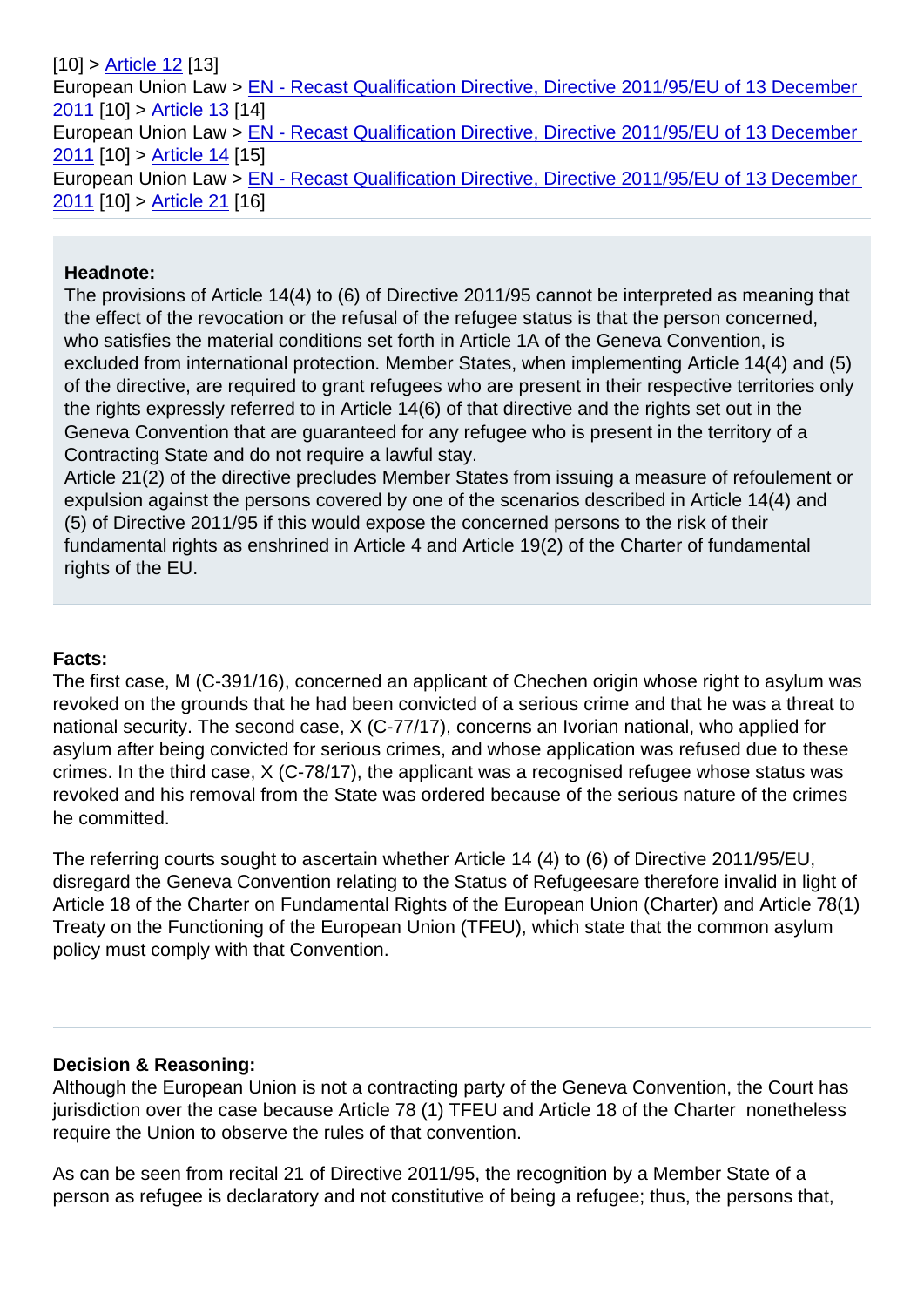the international protection which, under Article 18 of the Charter and Article 78(1) TFUE must be guaranteed in compliance with the Geneva Convention.

The circumstances referred to in Article 14(4) and (5) of the directive correspond to those in which Member States may refoule a refugee under Article 21(2) of that directive and Article 33(2) of the Geneva Convention. However, since, as stated in recital 16 of the directive, Article 21 must be interpreted in a way that observes the rights guaranteed by Articles 4 and 19(2) of the Charter, EU law provides a more extensive international protection for the refugees concerned than that guaranteed by the Geneva Convention. Cosnequently, despite this possibility to revoke or refuse to renew a refugee status, EU law offers protection against refoulement that is wider than that enshrined in the 1951 Geneva Convention.

The Court found that while the status of refugee can be revoked, under Article 14 (6), those persons are still entitled to a number of rights laid down in the Geneva Convention which, as highlighted in the Advocate General Opinion [17], confirms that they are, or continue to be, refugees for the purposes of, inter alia, Article 1(A) of that Convention, in spite of that revocation or refusal.

The Court emphasized that despite [being de](http://curia.europa.eu/juris/document/document.jsf?text=&docid=203230&pageIndex=0&doclang=EN&mode=lst&dir=&occ=first&part=1&cid=3961811)nied the residence permit attached to refugee status under Directive 2011/95/EC, a refugee covered by one of the scenarios referred to in Article 14(4) and (5) thereof may be authorised, on another legal basis, to stay lawfully in the territory of the Member State concerned. The Court further states that in such a situation, Article 14(6) of the Directive in no way prevents that Member State from guaranteeing that the person concerned is entitled to all the rights which the Geneva Convention attaches to ?being a refugee?, particularly provided for in Articles 3, 4, 13, 16, 20, 22, 25, 27, 29 and 31 - 33 of the Convention.

The Court, therefore, concluded that the examination of Article 14(4) to (6) of Directive 2011/95 has not revealed any factor capable of affecting its validity.

Outcome:

Consideration of Article 14(4) to (6) of Directive 2011/95/EU of the European Parliament and of the Council of 13 December 2011 on standards for the qualification of third-country nationals or stateless persons as beneficiaries of international protection, for a uniform status for refugees or for persons eligible for subsidiary protection, and for the content of the protection granted, has disclosed no factor of such a kind as to affect the validity of those provisions in the light of Article 78(1) TFEU and Article 18 of the Charter of Fundamental Rights of the European Union.

Observations/Comments: This summary was drafted by Giacomo Bruno.

Case Law Cited:

CJEU - C-443/14 and C-444/14, Alo and Osso, 1 March 2016

CJEU - C-373/13 H. T., 24 June 2015

CJEU ? Case C-181/16 Gnandi, 19 June 2018 [18]

CJEU - C-369/17, Shajin Ahmed v Bevándorlási és Menekültügyi Hivatal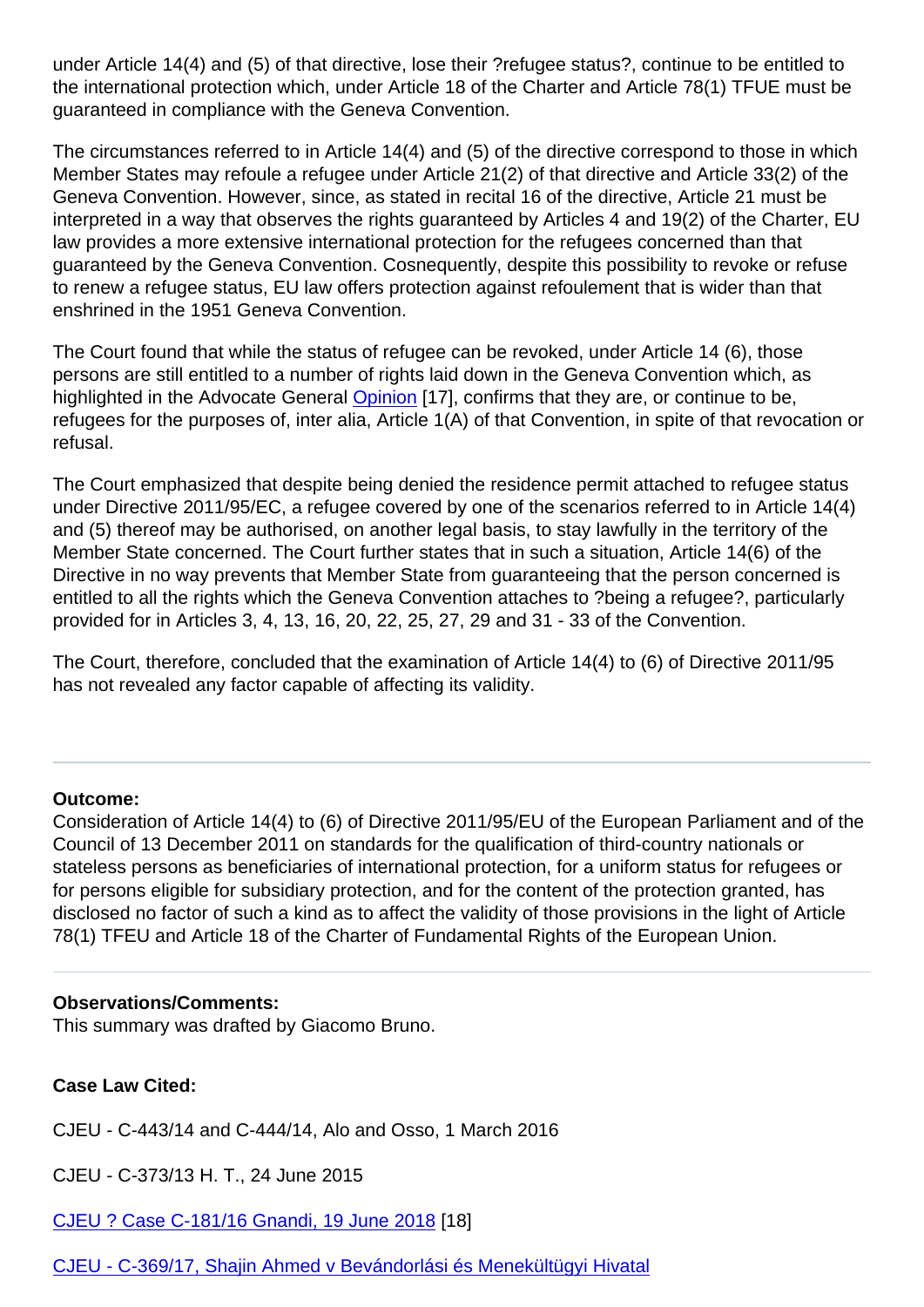CJEU - C-404/15 and C-659/15 PPU, Aranyosi and C?ld?raru

CJEU - C-573/14, Commissaire général aux réfugiés et aux apatrides v. Mostafa Lounani [20]

CJEU - C-411-10 and C-493-10, Joined cases of N.S. v United Kingdom and M.E. v Ireland [21]

[Attachment\(s\):](https://www.asylumlawdatabase.eu/en/content/cjeu-c-57314-commissaire-général-aux-réfugiés-et-aux-apatrides-v-mostafa-lounani) 

[C39116.pdf\[22\]](https://www.asylumlawdatabase.eu/en/content/cjeu-c-411-10-and-c-493-10-joined-cases-ns-v-united-kingdom-and-me-v-ireland)

Other sources cited: UN[HCR, ?UNHC](https://www.asylumlawdatabase.eu/sites/default/files/aldfiles/C39116.pdf)R Annotated Comments on Directive 2004/83?, published in January 2005

Authentic Language: English

Country of preliminary reference: Czech Republic

National / Other Legislative Provisions:

Zákon ?. 325/1999 Sb.

o azylu (law n. 325/1999 on asylum)

Loi du 15 décembre 1980 sur l?accès au territoire

le séjour

l?établissement et l?éloignement des étrangers (law if 15 December 1980 on access to the territory residence

establishment and removal of foreign nationals)

Links:

[1] https://www.asylumlawdatabase.eu/en/case-law-search?f%5B0%5D=field\_keywords%3A1162 [2] https://www.asylumlawdatabase.eu/en/case-law-search?f%5B0%5D=field\_keywords%3A31 [3] https://www.asylumlawdatabase.eu/en/case-law-search?f%5B0%5D=field\_keywords%3A48 [4] https://www.asylumlawdatabase.eu/en/case-law-search?f%5B0%5D=field\_keywords%3A69 [5] https://www.asylumlawdatabase.eu/en/case-law-search?f%5B0%5D=field\_keywords%3A192 [6] https://www.asylumlawdatabase.eu/en/case-law-search?f%5B0%5D=field\_keywords%3A75 [7] https://www.asylumlawdatabase.eu/node/453 [8] http://eur-lex.europa.eu/LexUriServ/LexUriServ.do?uri=OJ:C:2008:115:0013:0045:EN:PDF [9] https://www.asylumlawdatabase.eu/node/453#toc\_85 [10] https://www.asylumlawdatabase.eu/node/4038 [11] https://www.asylumlawdatabase.eu/node/4038#toc\_70 [12] https://www.asylumlawdatabase.eu/node/4038#toc\_165 [13] https://www.asylumlawdatabase.eu/node/4038#toc\_176 [14] https://www.asylumlawdatabase.eu/node/4038#toc\_188 [15] https://www.asylumlawdatabase.eu/node/4038#toc\_191 [16] https://www.asylumlawdatabase.eu/node/4038#toc\_247 [17] http://curia.europa.eu/juris/document/document.jsf?text=&docid=203230&pageIndex=0&docla

[18] https://www.asylumlawdatabase.eu/en/content/cjeu-%E2%80%93-case-c-18116-gnandi-19 june-2018